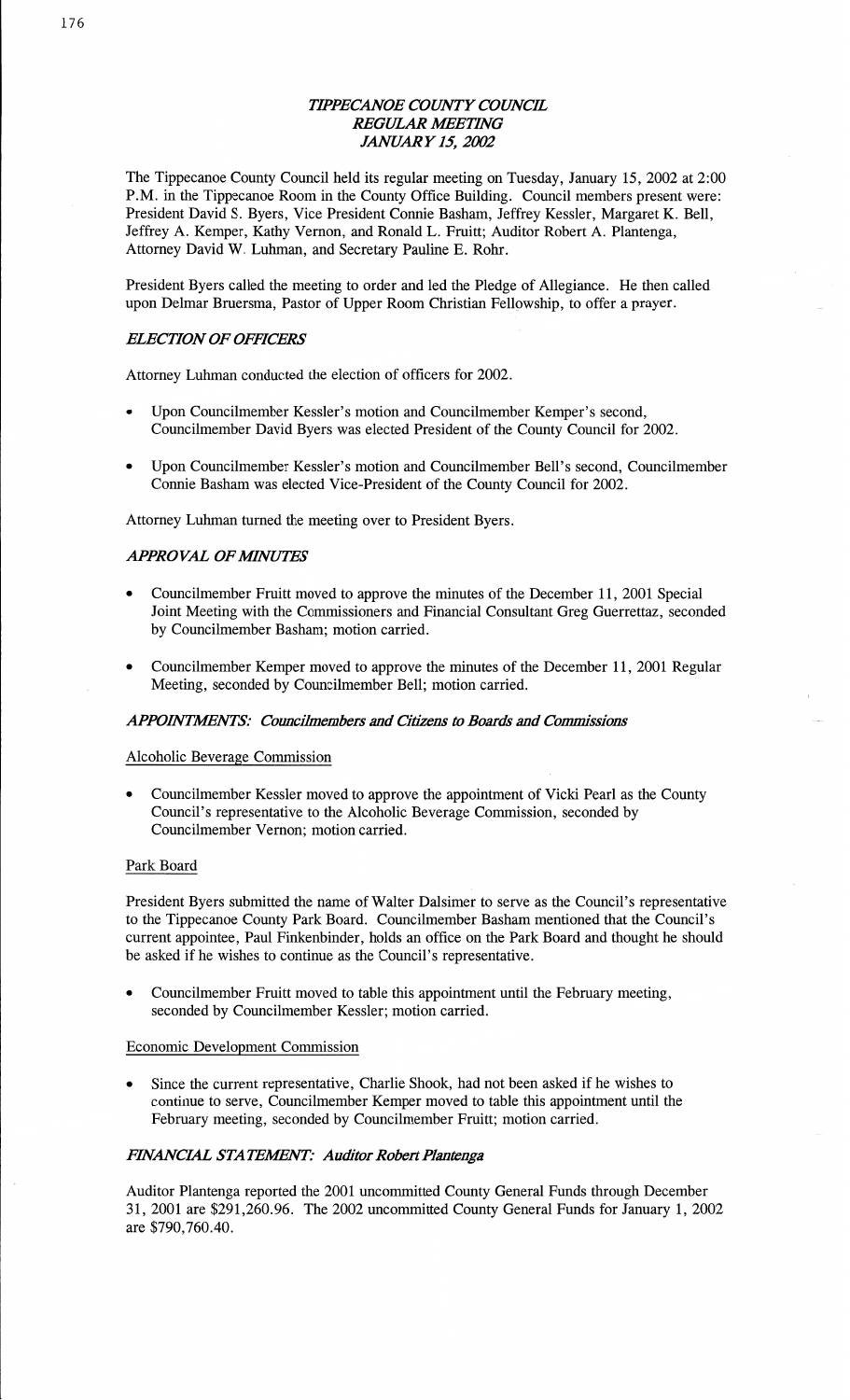#### **INTEREST STATEMENT**

Interest for November 2001 was \$223,911.85. MBIA interest for November 2001 was \$9,972.68.

#### *COMMSSIONERS: EDIT Fund* 15

### **ADDITIONAL** APPROPRIATION: \$500,000.00 500,000.00 Capital Outlay

This request from the EDIT Fund is to pay for the purchase of the Financial, Human Resource, and Payroll Software. Tippecanoe County's **Financial** Consultant Greg Guerrettaz told the Council that the committee conducted an extensive search and HTE was chosen as the vendor of choice. Implementation of THE software is estimated at \$450,230.85, but Mr. Guerrettaz said additional **funding** will be needed to include software for the Treasurer's Office and to ensure an adequate training budget. He stressed the need for new software because of the numerous problems the County is experiencing with the current system.

**-** Councilmember Kessler moved to approve the appropriation of \$500,000 from the EDIT Fund, seconded by Councilmember Fruitt; motion carried.

#### **SHERIFF: Sheriff Dave Murtaugh**

## **ADDITIONAL APPROPRIATION:** \$202,527.00

154,645.00 Courthouse Security Officers 11,831.00 Social Security 7,346.00 Retirement

28,705.00 Health Insurance

**0** Councilmember Kessler **moved** to appropriate \$202,527.00 for additional Courthouse Security Officers, seconded by Councilmember Bell; **motion** carried.

| <b>SALARY ORDINANCE</b> | Position               | Rate     | Salary     |
|-------------------------|------------------------|----------|------------|
| Full Time               | Supervisor             | 1,563.91 | 37,534.00  |
|                         | Asst. Supervisor       | 1,395.54 | 33,493.00  |
|                         | Security Officers (11) | 1,163.37 |            |
|                         |                        | 1,467.12 | 330,156.00 |

**0** Councilmember Kessler **moved** to approve the Salary **Ordinance, seconded** by Councilmember Vernon; motion carried.

#### *EMRGENCYMNAGEWNT' Director Steve Wetts'churack*

# **ADDITIONAL APPROPRIATION: \$43,140.00**

13,160.00 Capital Outlay **—** Pagers 29,980.00 Capital Outlay **-** Radios

Director Wettschurack requested **funds** to purchase forty (40) pagers because the ones they currently use are outdated and cannot be repaired due to lack of parts. Emergency Management averages sixty (60) volunteers on the roster. The pagers he wants to purchase will work off their current system and can be remotely controlled from the Office.

**0** Councilmember Fruitt moved to approve \$13,160.00 to purchase pagers, seconded by Councilmember Kessler.

Councilmember Fruitt commented that Emergency Management is **a** vital part of our community and the volunteers need the ability to communicate.

**Auditor** Plantenga suggested funding the purchase of the pagers from the Cum Cap Fund if the Commissioners are agreeable to **this** option. Commissioners **Shedd** and Benson, who were present, did not openly object to this suggestion.

Councilmember Fruitt withdrew his motion and Councilmember Kessler withdrew his second. *,*  $\alpha$ *<sup>'</sup> <i>x c <i>'***<sub></sub><sup>***x***</sup> <b>***c s*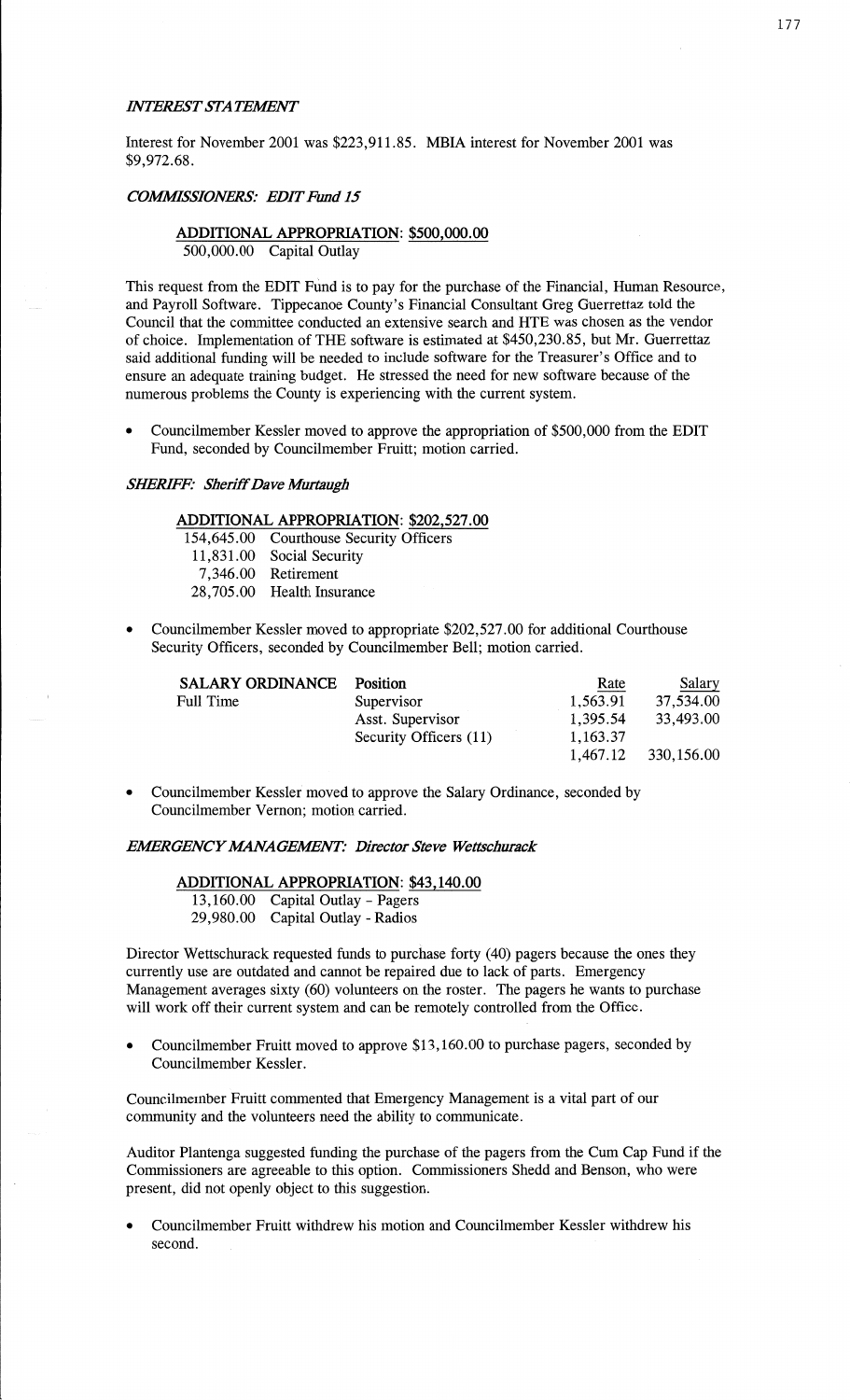*-* Councilmember **Fruitt moved** to **table this** request until the February meeting, seconded by Councilmember Kessler; **motion** carried.

Mr. Wettschurack requested **funding** for ten (10) portable radios with chargers to enable better communication **among** the volunteers at the scene of an incident or **event.** He said he worked with the local dealer for the best **price.** Following **a** discussion of options on the radios, **Sheriff**  Murtaugh suggested the formation of a committee to standardize **radios used** throughout **various** departments in the County.

The Council asked the **Commissioners** to consider approving Cum Cap Funds for the **purchase**  of radios.

**<sup>0</sup>**Councilmember Kessler moved to table this request **until** the February **meeting, seconded**  by Councilmember Kemper; motion carried.

## *COWT* SER *VICES: Director Cindy Houseman*

Fund 07

## **ADDITIONAL APPROPRIATION: \$78,089.00**

57,468.00 Certified **Instructor** (2) **4,397.00** Social Security 2,730.00 Retirement **1** 1,482.00 Insurance 2,012.00 Workers **Comp** 

#### Fund 11

#### **ADDITIONAL APPROPRIATION: \$2,000.00**  2,000.00 **Intake** Specialist/Secretary

- **o** Councilmember Basham moved to approve the appropriation from **Fund** 07 for the Certified Instructor positions, seconded by Councilmember Vernon; motion carried with Councilmember Kessler abstaining.
- **o** Councilmember **Basham** moved to approve the appropriation **from** Fund 11 for the Intake Specialist/Secretary position, seconded by Councilmember Vernon; motion carried with Councilmember Kessler abstaining.

**Note:** The 2002 Salary **Ordinances** for **these positions** were approved in December **2001.** 

#### *ORDINANCE 2002-01-CL: Establishes Courthouse Security Fund*

**Attorney Luhman** read the Ordinance.

# (quote) **ORDINANCE** NO. 2002-01-CL **ESTABLISHING TIPPECANOE** COUNTY **COURTHOUSE SECURITY** FUND FOR **PAYMENT** OF **COURTHOUSE SECURITY EXPENSES**

**WHEREAS** the Tippecanoe County. Council (Council) has been and will be required to appropriate additional funds for the provision and **maintenance** of security at the Tippecanoe County Courthouse, including expenditures ordered to be made by Order of the Court in the Matter of Courthouse Security of Tippecanoe County, **Indiana,** pending in the Tippecanoe Circuit Court as Cause No. 79C01-0012—MI-00043; and

**WHEREAS** the Council desires to establish a fund from which moneys may be **expended** at the request of the Board of **Commissioners** of Tippecanoe **County,** subject to appropriation by the Council, for the provision and maintenance of security at the Tippecanoe County Courthouse; and

WHEREAS the **Tippecanoe County Court** No. **2** did, on the 18th day of December, 1998 promulgate a General Order for Assessment of Fines and Late fees for **Traffic** Infraction Tickets (Late Fee Order); and

**WHEREAS** the Council deems it **appropriateand** in the public interest to use the **late fees** collected from defendants pursuant to the Late Fee Order to fund the **provision** and maintenance of such security measures;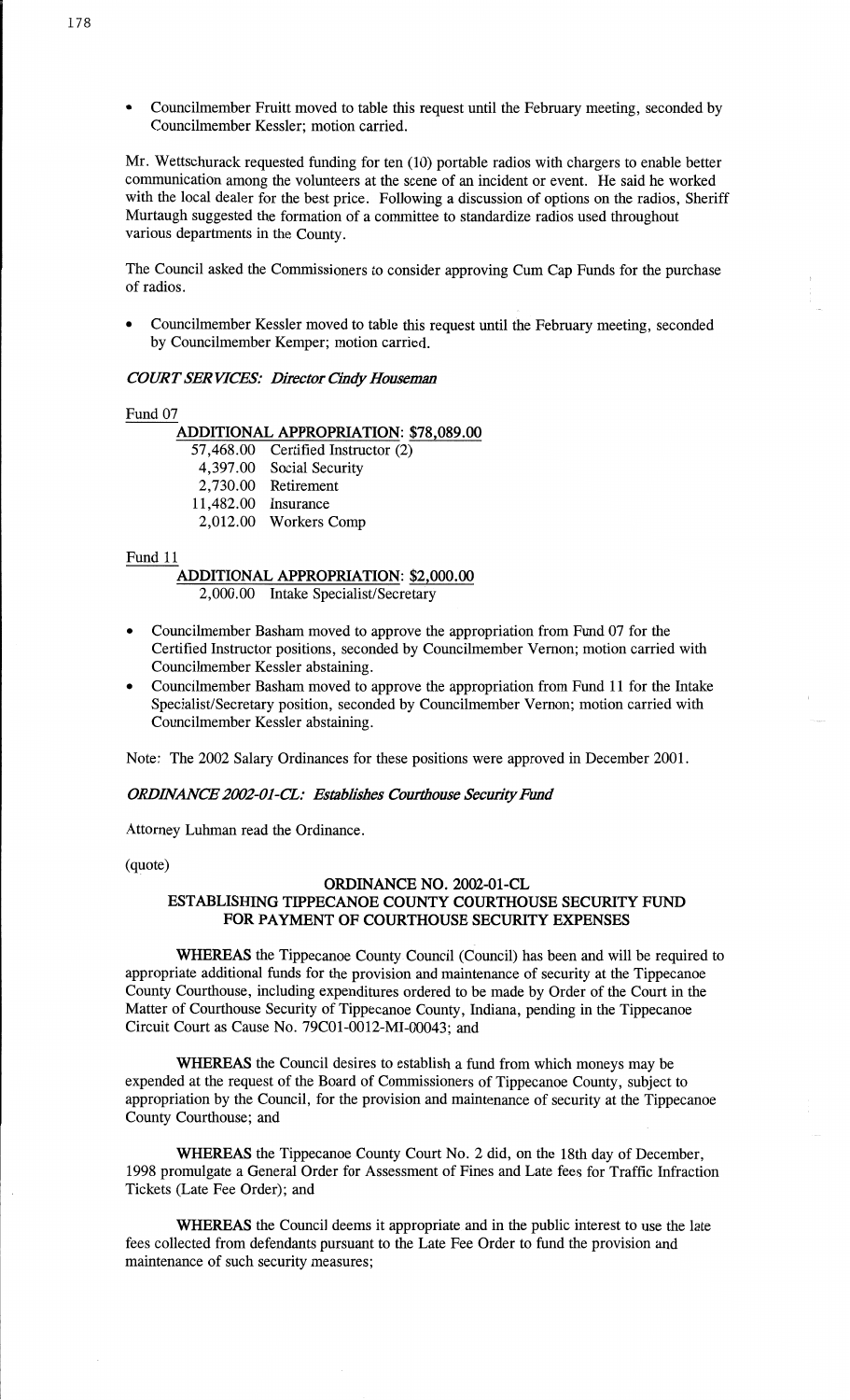**WHEREAS** the Council desires to adopt an **ordinance** concerning the distribution of **said** late payment fees collected pursuant to the Late Fee Order **and;** 

NOW **THEREFORE,** BE IT **ORDAINED** that there be and there is hereby established a Tippecanoe County Courthouse Security Fund into which moneys **shall** be deposited from time to time from the county general fund, from gifts, grants or any other source, and from which moneys may be expended at the request of the Board of Commissioners of Tippecanoe County, subject to appropriation, for the provision and maintenance of security at the Tippecanoe County Courthouse, including the expenditure of funds ordered by the Court in the Matter of Courthouse Security of Tippecanoe County, **Indiana,** pending in the Tippecanoe Circuit Court as Cause No. 79C01—0012—MI—00043.

BE IT **FURTHER ORDAINED** that all late payment fees collected pursuant to the General Order for Assessment of Fines and Late fees for Traffic Infraction Tickets promulgated by Tippecanoe County Court No. 2 on December 18, 1998 **shall** be **deposited** by the County Auditor in the Courthouse Security Fund.

This Ordinance shall be effective upon passage.

Presented to the County Council of Tippecanoe County, **Indiana,** and read in **full** for the first time, and approved this  $15<sup>th</sup>$  day of <u>January</u>, 2002, by the following vote:

|                   | <b>VOTE</b> | TIPPECANOE COUNTY COUNCIL     |
|-------------------|-------------|-------------------------------|
| David S. Byers    |             | David S. Byers, President     |
| Connie Basham     |             | Connie Basham, Vice President |
| Jeffrey Kessler   |             | Jeffrey Kessler               |
| Jeffrey A. Kemper |             | Jeffrey A. Kemper             |
| Kathy Vernon      |             | Kathy Vernon                  |
| Margaret K. Bell  |             | Margaret K. Bell              |
| Ronald L. Fruitt  |             | Ronald L. Fruitt              |
|                   |             |                               |

# ATTEST:

Robert Plantenga, Tippecanoe County Auditor

Presented to the County Council of Tippecanoe County, **Indiana,** and read in full for the second time, and adopted this  $15<sup>th</sup>$  day of January, 2002, by the following vote:

|                   | <b>VOTE</b> | TIPPECANOE COUNTY COUNCIL     |
|-------------------|-------------|-------------------------------|
| David S. Byers    |             | David S. Byers, President     |
| Connie Basham     |             | Connie Basham, Vice President |
| Jeffrey Kessler   |             | Jeffrey Kessler               |
| Jeffrey A. Kemper |             | Jeffrey A. Kemper             |
| Kathy Vernon      |             | Kathy Vernon                  |
| Margaret K. Bell  |             | Margaret K. Bell              |
| Ronald L. Fruitt  |             | Ronald L. Fruitt              |
| ATTEST:           |             |                               |

Robert **Plantenga,** Tippecanoe County **Auditor** 

(unquote)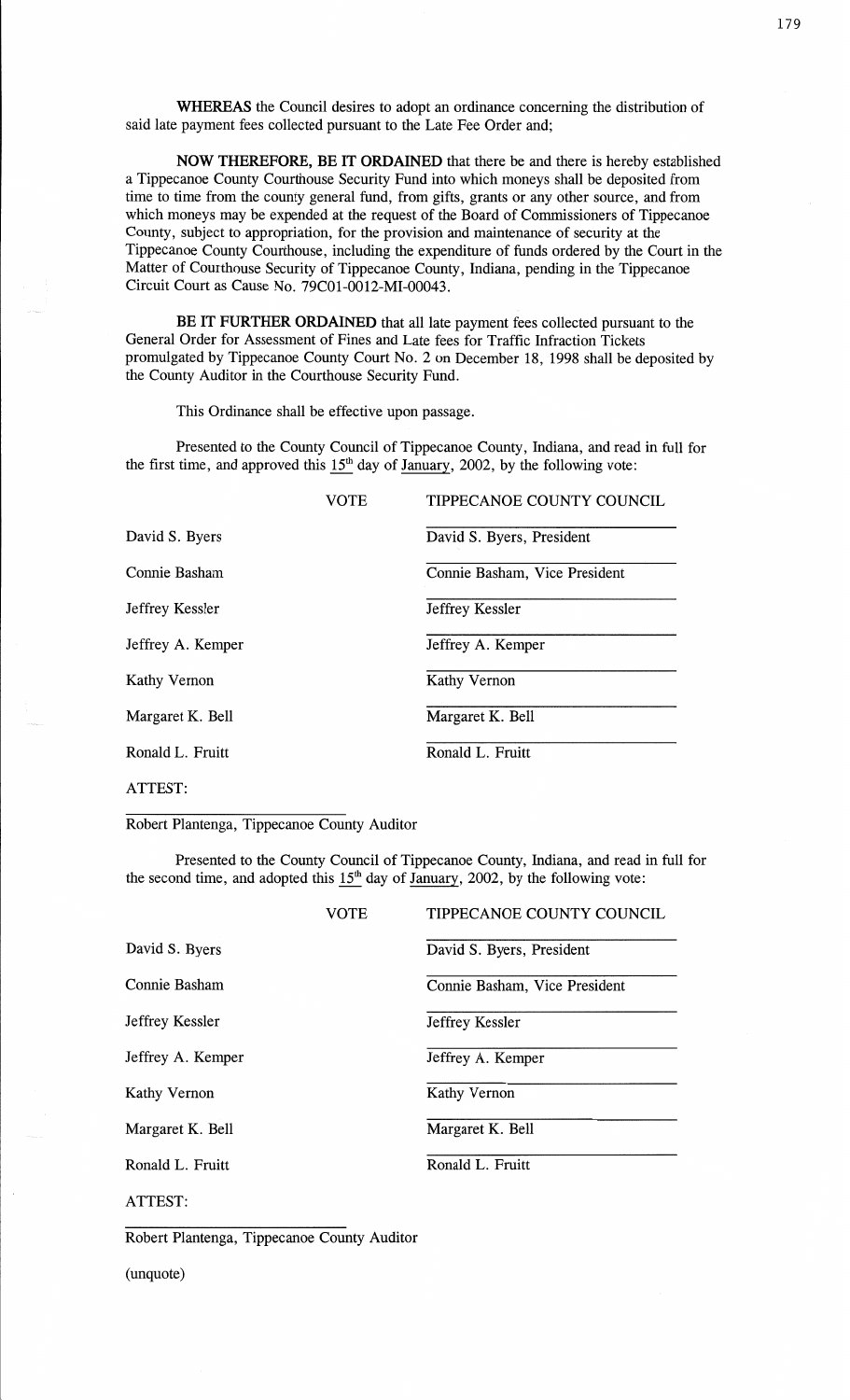**o** Councilmember Basham **moved** to approve Ordinance 2002-01-CL on first reading, **seconded** by Councilmember Pruitt.

**Auditor** Plantenga recorded the vote:

| David Byers          | Yes |
|----------------------|-----|
| Connie Basham        | Yes |
| Jeffrey Kessler      | Yes |
| Jeffrey Kemper       | Yes |
| <b>Kathy Vernon</b>  | Yes |
| Margaret Bell        | Yes |
| <b>Ronald Fruitt</b> | Yes |

- The motion to approve Ordinance 2002—01-CL passed 7 0 on **first** reading.
- Councilmember **Basham** moved to suspend the rules and allow **a** vote on **second** reading the same day as presented, seconded by Councilmember Kemper; motion carried. '
- **o** Councilmember **Basham moved** to approve Ordinance 2002—01-CL on **second** reading, seconded by Councilmember Kemper.

**Auditor** Plantenga recorded the vote:

| <b>Ronald Fruitt</b> | Yes |
|----------------------|-----|
| <b>Margaret Bell</b> | Yes |
| <b>Kathy Vernon</b>  | Yes |
| Jeffrey Kemper       | Yes |
| Jeffrey Kessler      | Yes |
| Connie Basham        | Yes |
| David Byers          | Yes |

The motion to approve Ordinance 2002-01-CL passed  $7 - 0$  on second and final reading.

## *RESOL UT10N2002-04-CL: Establishes* Drainage *Board Engiacéu'ng* Fee *Film!*

Attorney Luhman explained that this Resolution allows the Drainage Board to pay the engineers to review **plans that** are submitted and requires the developers to repay those fees to the **County.** 

# (quote)

## **RESOLUTION** NO. **2002-04—CL**

## **RESOLUTION ESTABLISHING DRAINAGE BOARD ENGINEERING** FEE FUND

**WHEREAS** the Board of Commissioners of Tippecanoe County did on the 7th day of **November,** 1988 adopt Ordinance No. 88-40-CM which established "Tippecanoe County, **Indiana, A** General Ordinance Establishing Storm Drainage and Sediment Control", commonly known as the "Tippecanoe County Drainage Code "; and

WHEREAS the **Tippecanoe** County Drainage Code, as amended, requires **that** developers submitting plans for approval of the Drainage Board pursuant to the Drainage Code **shall** pay in full all professional engineering costs incurred in the review thereof by the Surveyor and Drainage Board, and;

WHEREAS the Tippecanoe Council has appropriated **moneys** for the use of the **Tippecanoe**  County Drainage Board and Tippecanoe County Surveyor for the purpose of contracting for review of all preliminary plans, final **plans and/or** construction **plans** by **a** licensed professional engineer; and

WHEREAS the Tippecanoe County Council has **determined that a** need now **exists** for the **establishment** of **a** Drainage Board Engineering Fee Fund into which engineering fees paid by developers pursuant to the Drainage Code shall be paid and from which the Drainage Board and Surveyor **shall** pay for professional engineering services incurred in respect to review of **plans submitted** for approval under the Drainage Code.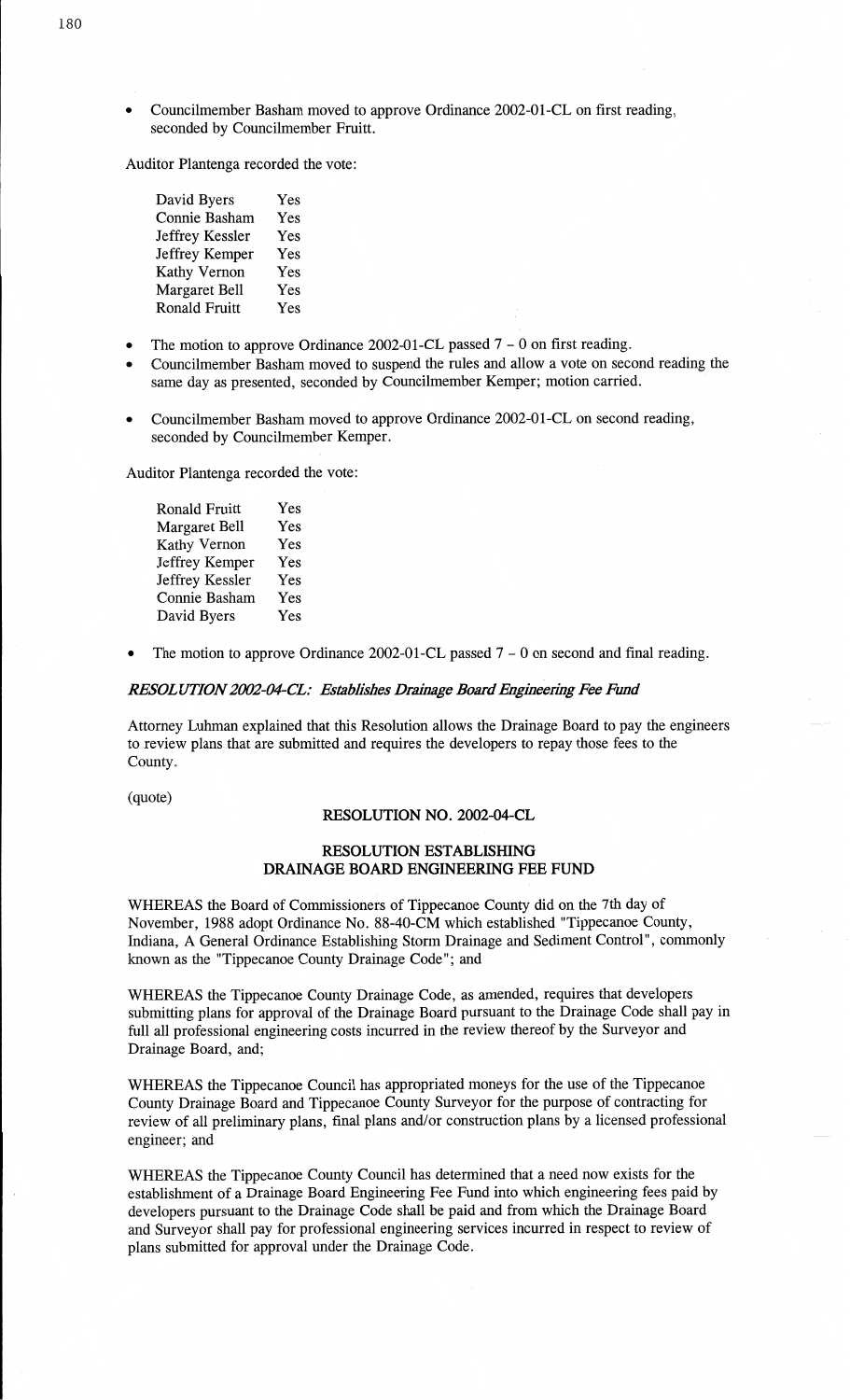NOW THEREFOR BE IT **RESOLVED that** there is hereby created in the office of **Auditor** of Tippecanoe County the Tippecanoe **County** Drainage Board Engineering Fee Fund to be funded with engineering review **fees** paid by developers in accordance with the Tippecanoe County Drainage Code and such other monies as the County Council may from time to **time**  appropriate. Monies in the **fund** may be expended at the direction of the Tippecanoe County Drainage Board and/or the Tippecanoe County Surveyor for professional engineering review of <sup>p</sup>lans submitted to the Drainage Board for approval pursuant to the Tippecanoe County Drainage Code.

Presented to the County Council of Tippecanoe County, Indiana, and adopted this 15<sup>th</sup> day of  $\frac{\text{January}}{\text{12002}}$ , by the following vote:

|                   | VOTE | TIPPECANOE COUNTY COUNCIL     |
|-------------------|------|-------------------------------|
| David S. Byers    |      |                               |
|                   |      | David S. Byers, President     |
| Connie Basham     |      |                               |
|                   |      | Connie Basham, Vice President |
| Jeffrey Kessler   |      |                               |
|                   |      | sler                          |
| Margaret K. Bell  |      |                               |
| Jeffrey A. Kemper |      | Margaret K. Bell              |
|                   |      | Jeffrey N. Kemper             |
| Kathy Vernon      |      |                               |
|                   |      | Kathy-Vernon                  |
| Ronald L. Fruitt  |      |                               |
|                   |      | Ronald L. Fruitt              |
| ATTEST:           |      |                               |

Robert Plantenga, Auditor

(unquote)

**<sup>0</sup>**Councilmember Kemper moved to approve Resolution 2002-04—CL, seconded by Councilmember Vernon; **motion** carried.

## **OTHER BUSINESS**

Commissioner Benson updated the Council on **Commissioners'** activities:

The Commissioners decided to appeal Judge **Johnson's** decision regarding the lawsuit against the County **Assessor** for entering into a **contract** with Tax Management **Associates**  to audit Personal Property returns. Attorney Luhman said they have no estimate of the cost of the appeal but, in his opinion, the amount found owed to the County will be well worth the cost of the appeal. If the decision is **overturned,** it **will** assure that the **small**  taxpayers **don't** have to pay more **than their** fair share because the largest taxpayers **don't**  pay their fair share.

AIC (Association of **Indiana** Counties), **IACT** (Indiana Association of **Cities** & Towns), and IACC **(Indiana** Association of County Commissioners) **submitted** friendly briefs supporting the County's decision to appeal the Courthouse Security Mandate. **They** are available in the Commissioners' Office for review.

Personnel Policy changes may be addressed later this year.

Only the City of Lafayette is willing to share the cost of the flying the County for GIS.

A neighbor has expressed interest in purchasing a property located on **Smith** Street that the County acquired **through** the Property Tax **Sale.** 

Following interviews, the Grant Coordinator **position** has been offered to an individual. **<sup>A</sup>resolution** in support of the Gas Tax Bill will be presented to the Area **Plan** Commission for approval. The **Commissioners also** plan to consider **a** resolution in support at their January 23rd meeting.